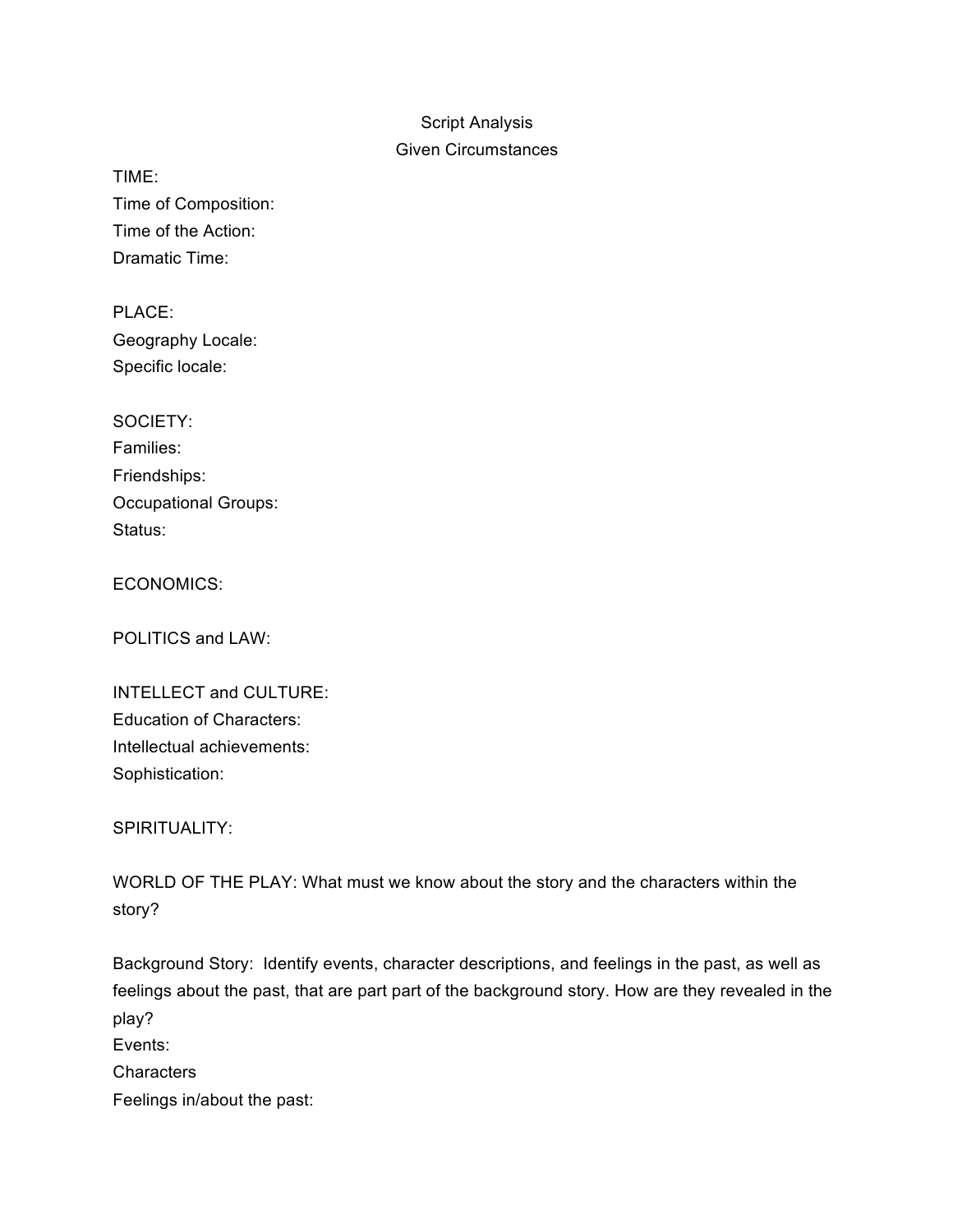**Structure**: Identify a concisely as possible: Inciting incident: Complication or obstacles: Obligatory Scene: Crises: Climax:

Resolution:

## UNIT ANALYSIS

Outline: Setting: Characters: Actions: Goals: Questions: Mood: Tempo:

Relationships: Identify patterns discovered in the above section. Why are scenes structured in a particular way? Is there a dominant mood? What is the past of the transitions? How do larger thematic questions present themselves? Do particular scenes interrupt an established flow? How? Does more than one through line interact?

A process of deriving the main idea in a play.

I. List materials found in search of the idea.

WORDS

Title: Discussion of ideas: Epigrams: a brief, interesting, memorable, and sometimes surprising or satirical statement: Allusions to other works of art, person or events outside the story: Set Speeches:

PLOT

Parallelism between events, characters, and relationships: